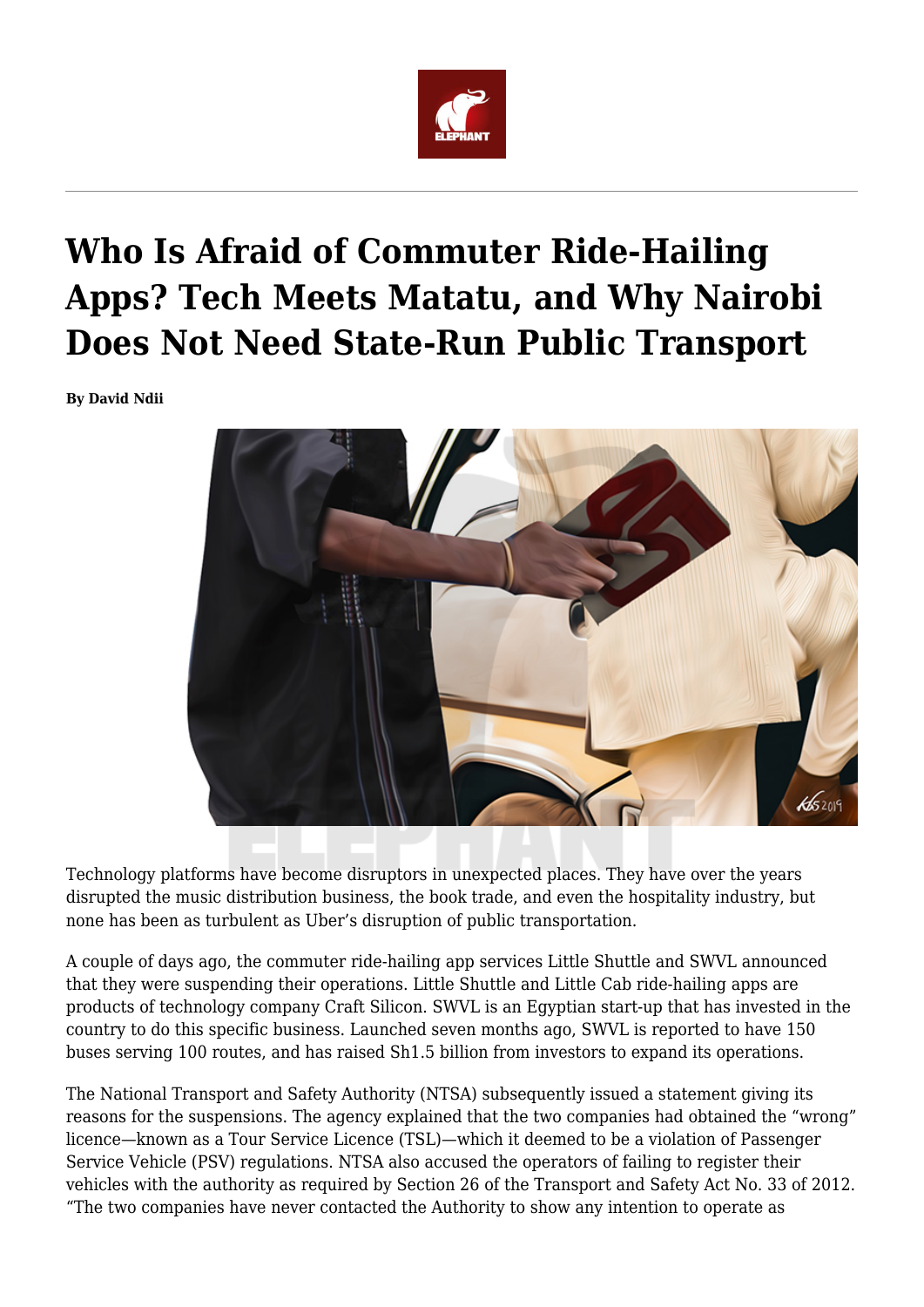commuter service providers", the NTSA avers.

Technology platforms have become disruptors in unexpected places. They have over the years disrupted the music distribution business, the book trade, and even the hospitality industry, but none has been as turbulent as Uber's disruption of public transportation.

Section 26 of the Transport and Safety Act, the provision that NTSA claims has been violated, states that "[a] person shall not operate a motor vehicle whose tare weight exceeds three thousand and forty-eight kilogrammes for the carriage of goods or passengers for hire or reward unless the vehicle is licensed by the Authority in accordance with this Part and in such manner as the Cabinet Secretary may prescribe. Violating the provisions, i.e., operating a commercial vehicle without a prescribed licence is a criminal offence that can attract a fine of Ksh. 300,000 or imprisonment for a term of five years."

The other ground for suspension is that the two operators have violated PSV regulations. To be licensed under these regulations, the operator is required to be a corporate body which may be a company, a cooperative society (SACCO) or other collective registered under the Societies Act, and have a minimum of 30 vehicles owned by the operator or under a franchise arrangement with the owners.

Regulation 7 (f) requires passengers to be "issued with receipts for fares paid, and as from 1<sup>st</sup> July 2014, operate a cashless fare system." Another regulation requires "a transport safety management system based on ISO3900." Obviously, these regulations are not enforced—and therein lies the paradox. The shuttle services that the NTSA has suspended were the closest thing to compliance with the spirit of these regulations that we have seen since the collapse of the Kenya Bus Service (KBS) franchise several years ago. It is in fact not apparent from my reading of these regulations that Little Shuttle and SWVL have violated these regulations in any substantive way.

The NTSA is disingenuous. Investors do not determine for themselves what licences they need. They go to the government and say, look, I want to run a business of the following nature, what do I need? The government then makes the determination and advises the investor accordingly. In the statement announcing the suspension of operations, Little Shuttle's Chief Executive Officer disclosed that they were operating on the basis of a national Transport Licensing Board (TLB) licence—also issued by the NTSA—which does not restrict them to specific routes. Someone at the NTSA must have determined that a national TLB licence is what they required. Moreover, if it was deemed that there was no suitable licence, the Transport and Safety Act gives the Cabinet Secretary the power to "exempt any person or class of persons or any motor vehicle or class of motor vehicles from all or any of the provisions of this Act." The NTSA could have advised the investors to apply for exemption.

In his statement, the Little Shuttle CEO alludes to cartels: "I am not sure if the decision to stop us was from the authorities or they were under pressure from the public transport cartels." There is a whole range of actors that this could apply to, either working independently or in concert. There are the investors, that is, the vehicle owners, the crew who operate the vehicles and control the revenue, route cartels who control access to particular routes and the police extortion racket. The industry has also been associated with money-laundering syndicates. As one of the biggest cash businesses around, it is as close to the ideal laundromat as you can get.

A key challenge that *bona fide* investors in the *matatu* industry face is that they are hostage to crew and route cartels. Precisely because PSVs do not issue receipts as required by law, the owners have no way of keeping tabs on revenue. Moreover, even if they could do so, they would still be compelled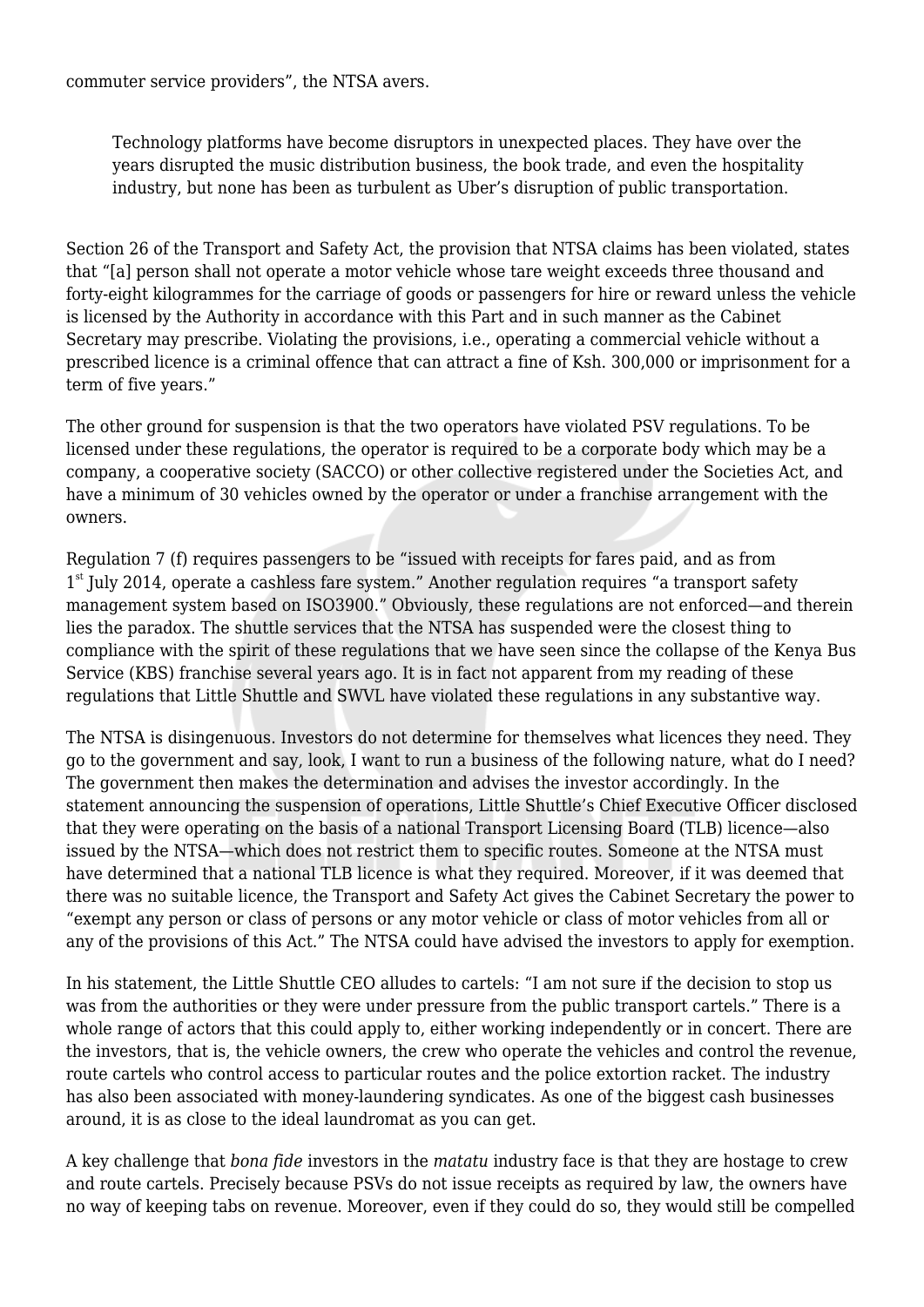to give the crew leeway to pay bribes. Students of economics may recognise this as a principal-agent problem.

The principal-agent problem arises in contractual relationships where the principal (the vehicle owner) cannot observe whether poor performance by the agent (the crew) is because of external factors (e.g. poor market conditions) or lack of effort or dishonesty on the part of the agent. We say that the interests of the principal (maximum effort by the agent) and the incentives of the agent (maximum income for least effort) are not compatible.

To mitigate this problem the industry has come up with a fixed daily revenue target, which in essence changes the contract between the owner and crew from a wage to a vehicle lease. In economic theory, we call this the incentive-compatible contract. An incentive-compatible contract seeks to motivate the parties to achieve mutually beneficial outcomes. This particular incentivecompatible contract has an extremely high social cost.

Because the crew gets to keep the revenue above the daily target, they are motivated to maximise the number of passengers, and this they do at the expense of road and passenger safety. The cashless system the government sought to enforce would have gone some way towards resolving this problem, which is probably partly why it was resisted—not to mention the resistance by those others with vested interests in a cash business, notably the money-laundering syndicates and the police extortion cartel.

The ride-hailing apps portend a more robust solution to this problem; because of the ubiquity of mobile payments, they can easily combine revenue tracking and cashless payments. And since the revenue is tracked electronically, this makes it possible to enter into a wage contract between the owner and the crew. Crew on a wage contract have no incentive to compromise safety in order to maximise revenue.

That said, it is not evident that the commuter ride-hailing services are an immediate threat to the *matatu* industry. The two suspended services appear to be more of an alternative to personal cars than direct competitors for *matatus.* This can only be a good thing in terms of reducing congestion on the roads. Still, the development has caused sufficient concern somewhere, perhaps because the reputation of the disruption caused to the conventional taxi industry precedes Little Shuttle and SWVL. But it is also the case that sometimes these regulatory hurdles are extortion rackets that are intended to extract bribes or a share of the business.

The principal-agent problem arises in contractual relationships where the principal (the vehicle owner) cannot observe whether poor performance by the agent (the crew) is because of external factors (e.g. poor market conditions) or lack of effort or dishonesty on the part of the agent.

There is another vested-interest candidate—the government itself. It is now one and a half years since the government hastily painted some red lines on some of Nairobi's thoroughfares and declared the lanes thus demarcated dedicated Bus Rapid Transit (BRT) lanes. The red paint has since faded. It is said that the buses are being assembled in South Africa, after local samples failed to make the grade. But other than the now faded lines, there is no evidence of actual BRT infrastructure being built. A BRT system is a metro light rail on the cheap but it also costs. The first phase of the Dar es Salaam system covering 21 kilometres took three years to build at a cost of \$140 million (Sh14 billion) while the second phase covering another 19 kilometres will cost \$160 million (Sh16 billion).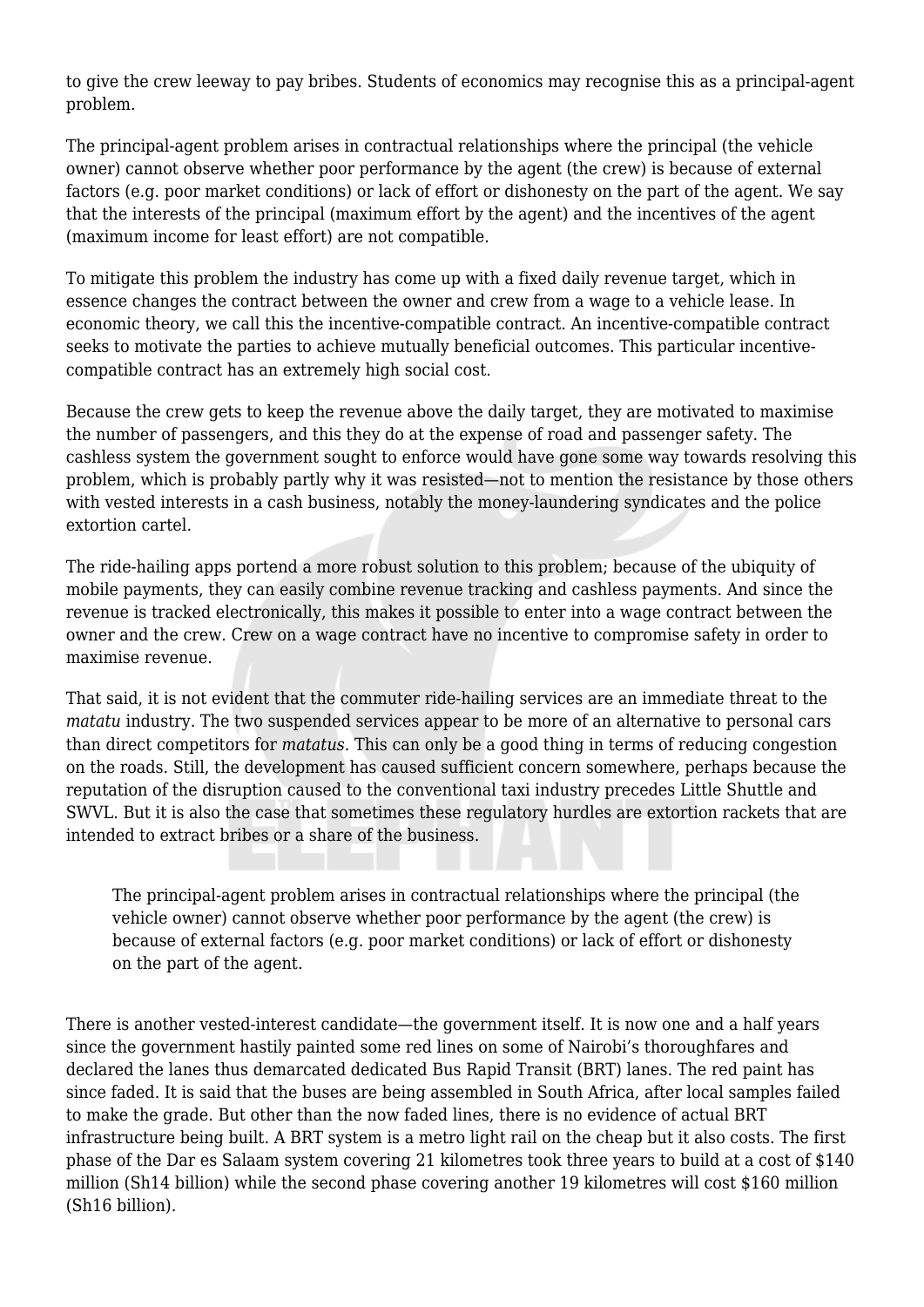Nairobi is one of several African cities that do not have municipal public transport. For all their notoriety, *matatus*, *dala dala* and *tro tros* manage to move the cities quite efficiently. They are accessible, responsive, affordable, flexible as well as colourful and entertaining. A number of surveys conducted in Nairobi over the last decade or so indicate that public transport—predominantly *matatus*—accounts for between 50 and 55 per cent of commutes in the city; 40 per cent of commuters walk, while between 8 and 12 per cent use private cars.

By way of comparison, London's elaborate public transport system comprising of buses covers 35 per cent of the commutes. The iconic underground moves 10 per cent. For all the congestion hullabaloo, a recent paper titled *Commuting in Urban Kenya: Unpacking Travel Demands in Large and Small Kenyan Cities,* published in the academic journal *[Sustainability](https://www.mdpi.com/journal/sustainability),* observes that average commuting journeys in Nairobi are comparable to those of major cities in the United States such as New York and Los Angeles.

This data is telling us that Nairobi is none the worse for lack of a municipal public transport system. Municipal systems are hugely expensive to build and to run, requiring operational subsidies. At £17.6 billion (Sh2.3 trillion) and counting, CrossRail—London's new train system which has been under construction since 2009—is billed as the most expensive public infrastructure project in Europe. As observed, the Dar es Salaam BRT has already cost \$300 million (Sh30 billion) and is nowhere near solving the city's congestion problem.

There is, in fact, a parallel between what the commuter ride-hailing apps are trying to do and the story of mobile telephony in Africa. The phenomenal growth of mobile telephony in Africa is, to a large extent, a leapfrogging of the largely non-existent landline telephony. The same applies to the innovations around mobile telephony, notably mobile money, reflecting the poor reach of financial services referred to nowadays as financial exclusion. Mobile telephony systems and services are estimated to account for close to 9 per cent of Africa's GDP, only marginally below manufacturing at 10 per cent, which is remarkable for a sector that is only two decades old.

To mitigate this problem the industry has come up with a fixed daily revenue target, which in essence changes the contract between the owner and crew from a wage to a vehicle lease. In economic theory, we call this the incentive-compatible contract

Like landline telephony, public urban transport systems are characterised by rigidity. Customers must go to the bus or train and follow fixed routes and timetables, just as in the old days when we used to have to go—sometimes for miles—to reach a telephone. To send money urgently, you went to the Post Office to send a telegraphic money order which was physically delivered to the recipient who in turn physically went to cash it at the Post Office.

The disruptive power of ride-hailing apps is what the Little Shuttle CEO refers to in his memo as "supply and demand software technology." In plain English, this is about using customer ride request data—how many customers want to travel, when and where—to provide services that are responsive to demand in terms of capacity, routes, scheduling and pricing. But this is not entirely new; one of the reasons why *matatus* eclipsed scheduled bus services is precisely because they were more responsive.

As observed, between 8 and 12 per cent of Nairobi's estimated three million commuters use private vehicles This works out to something in the order of 300,000 commuters and, assuming two people per car, 150,000 vehicles that spend eight hours or more hogging parking spaces—Sh150 billion worth of idle capital, over and above fuel, pollution and congestion costs.